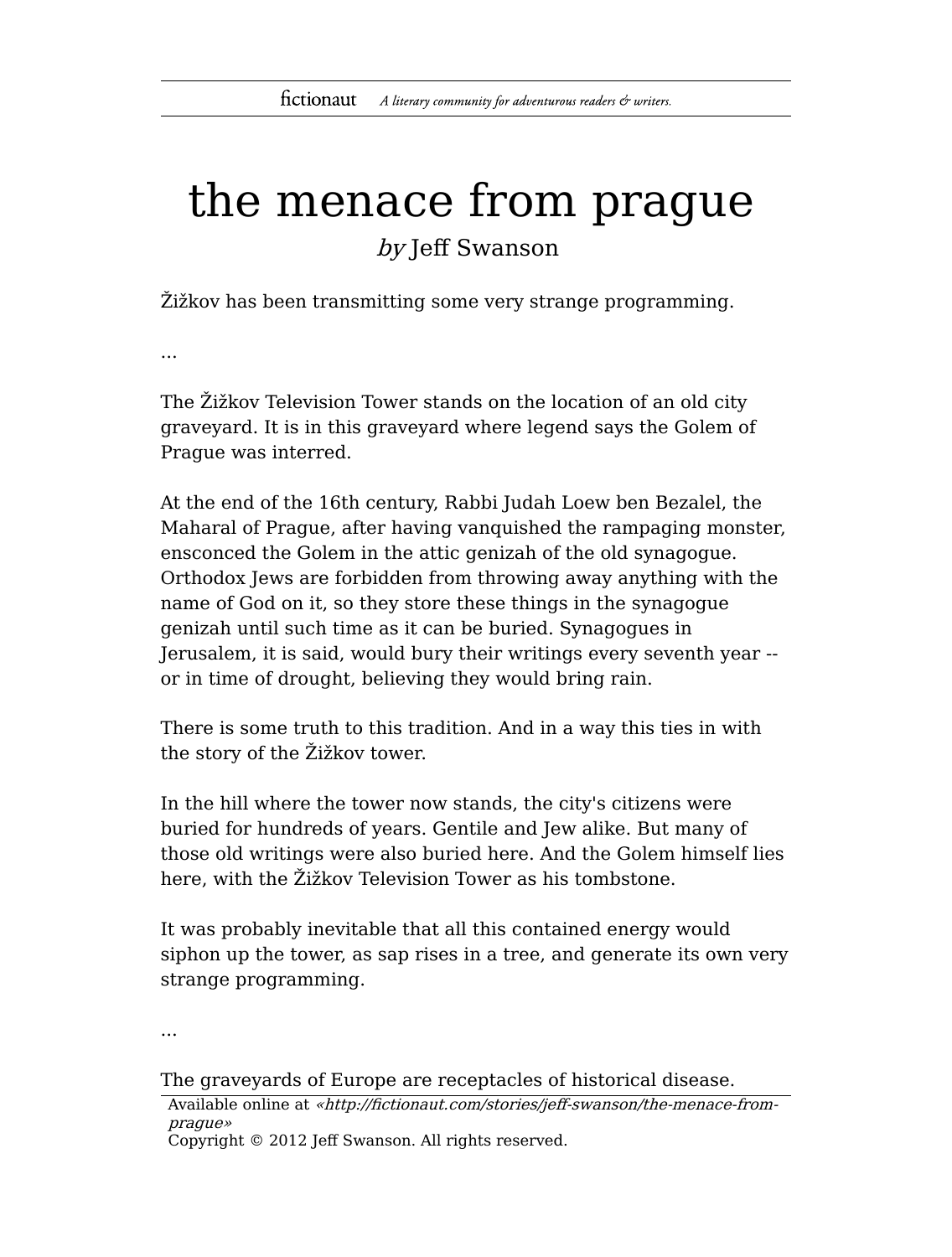There are several species of plague here -- one careless apple away from infecting a new generation. Typhoid, cholera, consumption, St. Vitus' Dance, Bronze John, all those antique diseases slumber here, in the arms of their victims. Their victims die clutching these microbes like bouquets of funerary poppies. The microbes encyst themselves and lie dormant, waiting for the proper conditions for reanimation.

The huddled dead of Europe and her multitudinous wars, major and minor, litter the substrate of every corner of the land. In a very few cases the graveyards remain marked, and have become famous. Villages continue to mix their latter-day dead in with the old heroes and victims. As the land generally rises over the years, with new depositions, the old bodies have gone deeper, tunneling like moles - the new bodies are simply overlaid atop them, forming an underground apartment building of disintegrating corpses. It's a cool image, anyway.

Very few of these bodies were encased in coffins. Some were dumped hurriedly, by veiled burghers or scrowling invaders, sometimes bagged, sometimes sprinkled with lime. Sometimes limes grew over them, as bird-borne seeds germinated, as the gravestones crumbled and were lost to history. Trees of all kinds have crept back into old cemeteries, not to mention all the grasses and shrubs. Cows crop this grass, humans eat the cows, humans eat the fruit of the trees, and drink the groundwater (a veritable tea of human remains). The people of Europe are infused with the dead, and have been for much of their history, solely on account of those nowunmarked graveyards with their countless generations of ancestors who have finally returned, as the preachers promised, to dust.

Just as their old memories, lost dreams and unspoken desires have leached into the soil, groundwater, and produce of their districts - the dead have also communicated into the high tech microwave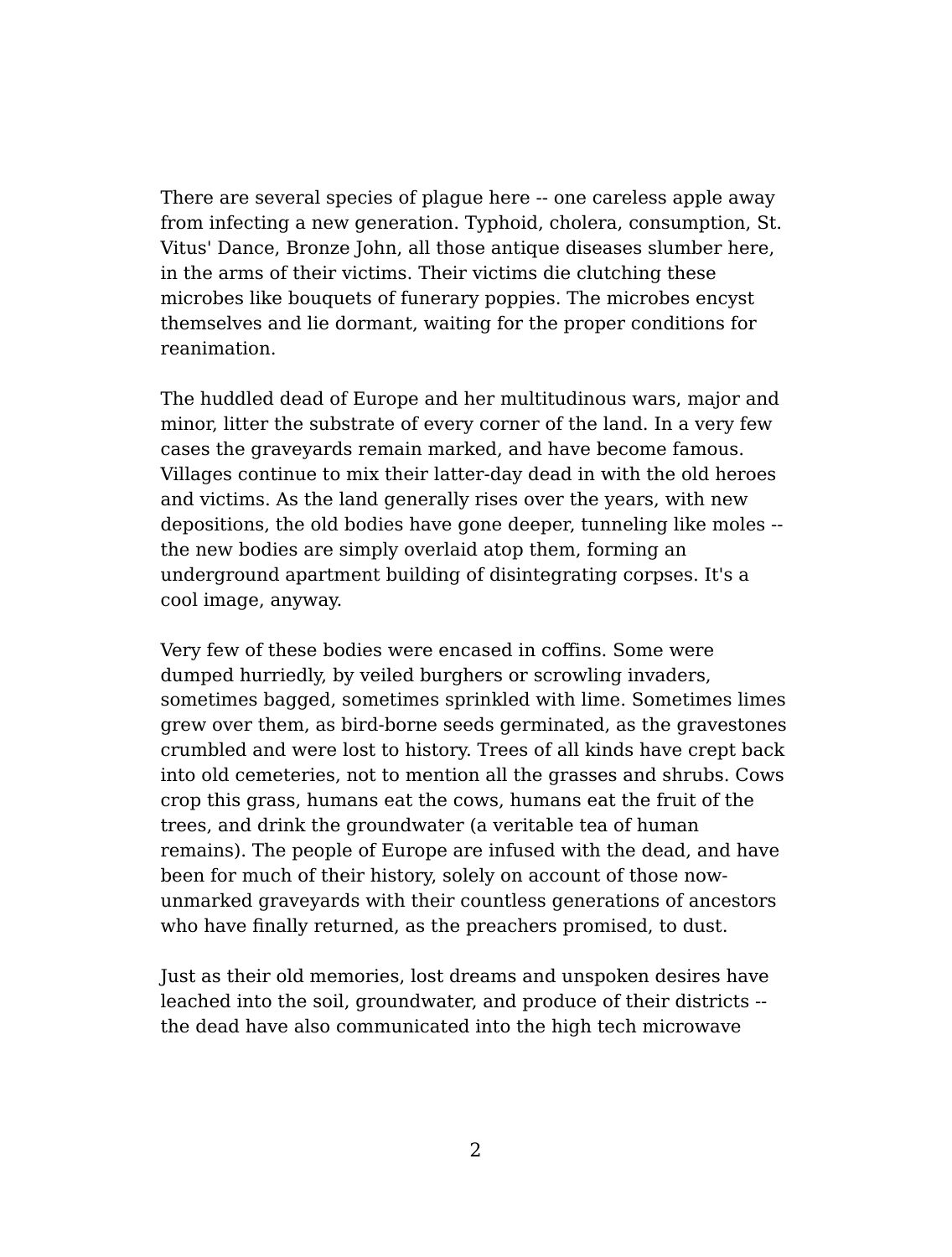towers of modern Prague. And their messages now may mount to the stars, confusing millions.

...

Perhaps an exaggeration; programming is not affected on a grand scale. But you're a young boy sitting in Vilnius on a rainy night, watching a rerun of a Soviet-era melodrama, and suddenly an old man is staring at you from the television, threadbare sweater, elbows on knees, face shadowed in a light coming from some unknown source, saying to you, "Keturiasdešimt žingsnių nuo seno medžio.Aš paslėpiau jį pykčio priepuolio.Prašom, rasti žiedą ir grąžinti jį į mano brangus, Rūta."

Well, that is, he should be, but he's really saying, "Štyridsať krokov od starého stromu. Aj pochovali ho v záchvate hnevu. Prosím, prosím, nájsť prsteň a vráti ho do svojej drahej Ruta."

Which is to say, "Forty paces from the old tree. I buried it in a fit of anger. Please, please find the ring and return it to my darling Ruta." But since he's speaking old Czech and the boy with the cocked head staring at the screen in Vilnius knows only modern Lithuanian, the forlorn man's dear Ruta will have to wait a little longer.

All sorts of transmissions leach into the programming that goes out from this tower over modern Europe. All sorts of mysterious, proscribed, forbidden transmissions emanate from this space age tower on a hill overlooking the old city. The unsanctioned programming goes out, to trouble old Russian conspiracy theorists, Swedish HAM enthusiasts, and others in all countries, near and far, within and over the horizon, who listen to these pulses, these reflections off the ionosphere, during the long, cold, bright shining nights.

The transmissions are not all mysterious, ineluctable or troubling,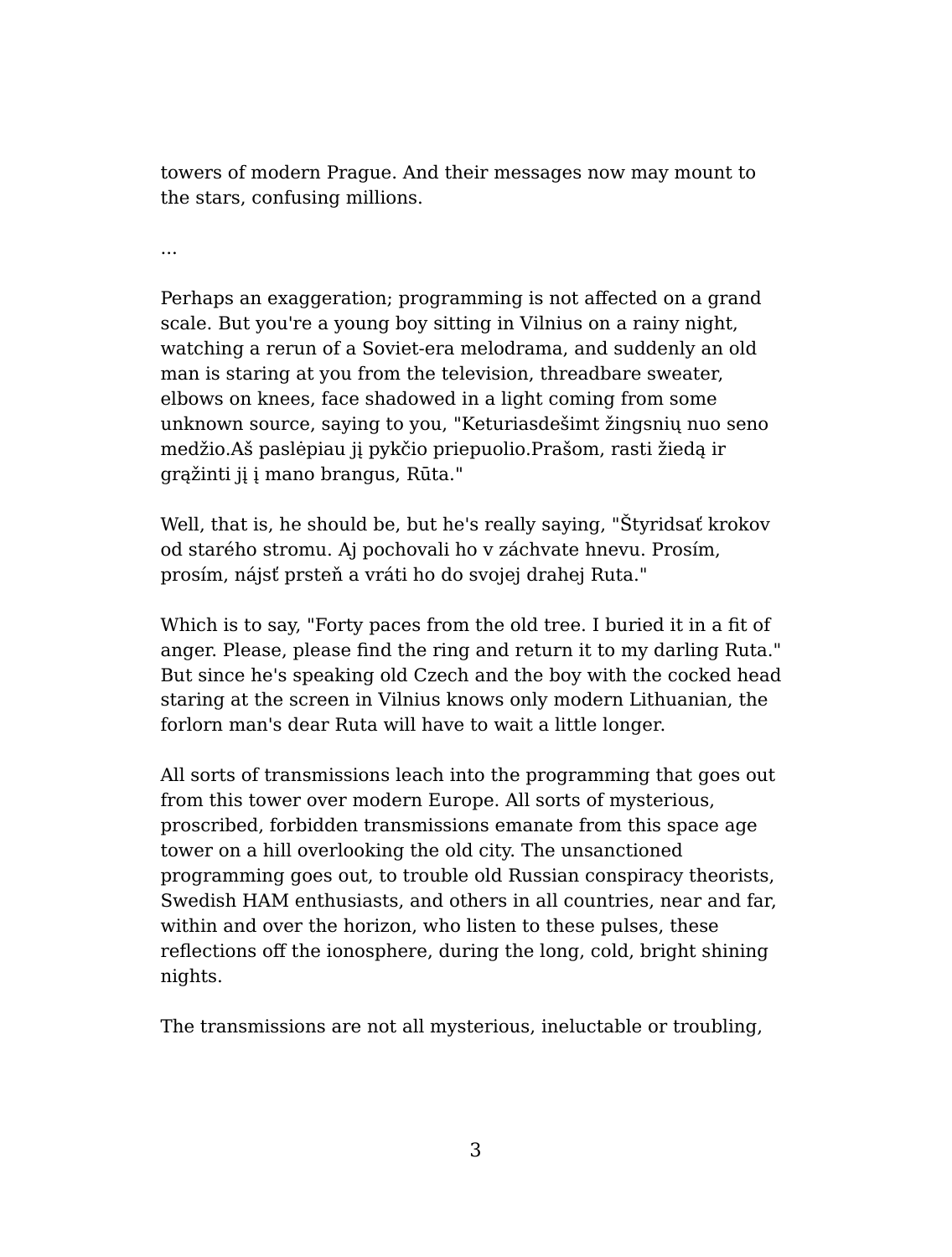however. One transmission made its way into the consciousness of a young, sensitive man who later honored the tower, unconsciously, with the sculptures that made it famous.

...

There are those artists who spend their nights watching for messages in television snow. Watching the snow for inspiration. This is a more popular activity in Europe, especially late 20th century Europe, than you might think. There are only so many drugs one can do, and if one is a pre-teen, in a garret room, within whiffing distance of the paper mill on one side, and the effluvia-stinking river on the other, there's little more you can do but watch the snow and ponder.

Imagination is, after all, free. Which is why the most imaginative artists were poor kids, stuck indoors, given lots of time alone, to formulate, and contemplate, and slowly develop their own inimitable aesthetic. Long nights full of stars, where the only soundtrack is state-run television off the air, and the gentle growling of a stomach that can never be filled -- these are the ingredients that build the best artists, those who crawl the margin of the inner & the outer, all four limbs touching at all times.

And this is perhaps what inspired David Černý to create his sculptures and mount them on the Žižkov Television Tower high above Prague. Each is about 12 feet long, and they are positioned at random intervals up the tower's 700-foot-high flanks. The sculptures are of enormous crawling babies.

...

There are two questions we must now ask ourselves. One: does the tower have ceramic insulators within it? Two: are the babies themselves of a ceramic material?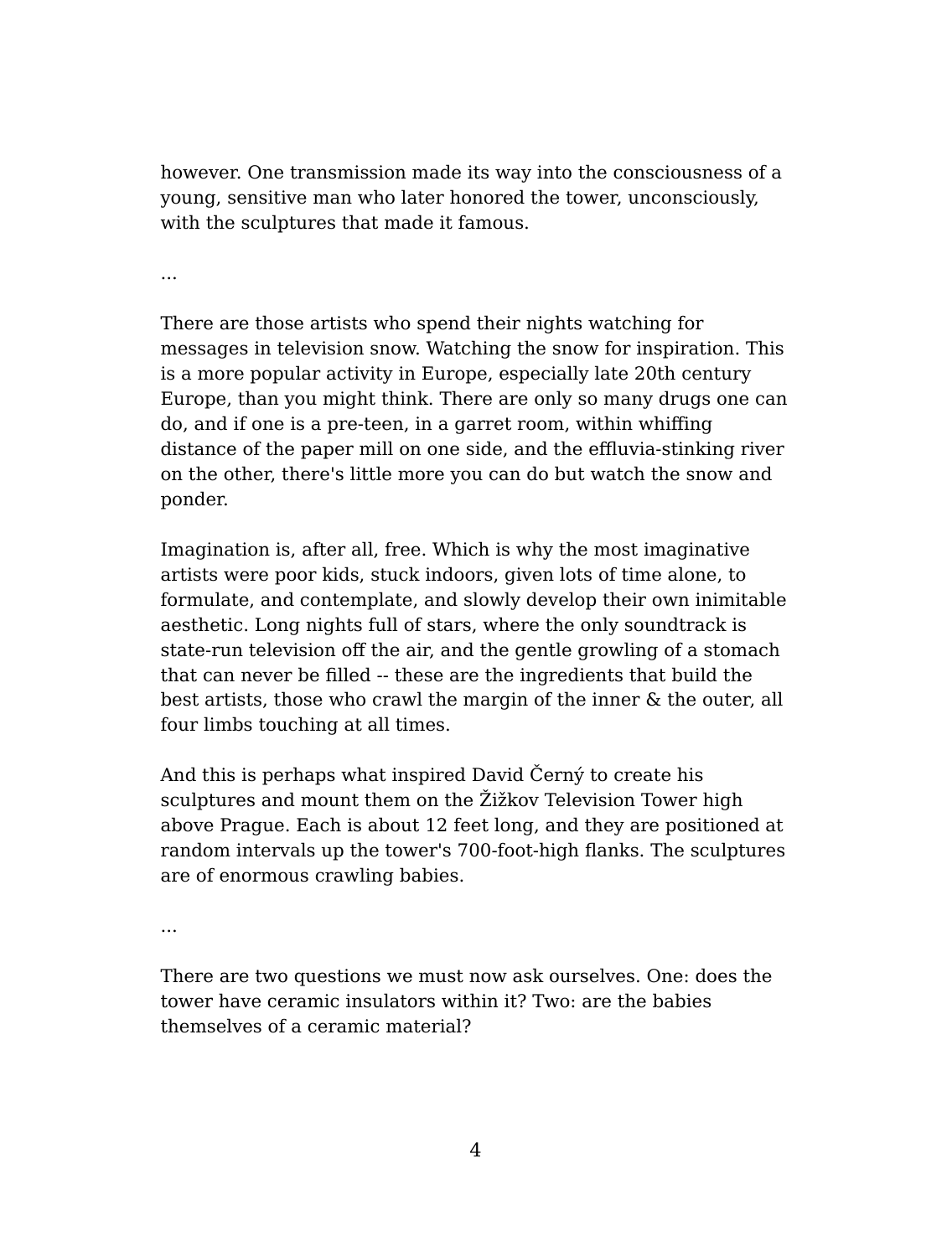These odd-seeming questions assume their proper importance when one considers the remains of the old Golem lying beneath the earth at the base of the tower. The Golem was made of clay; what conditions will cause his mineral spirit to resurrect and migrate into that tower? Into the babies? Into the whole damnable assembly?

It's one thing to have a television tower suddenly uproot itself, split parts of its shaft into members, and begin rampaging the countryside. That's bad enough. All it would take is the proper ritual, and a scroll of a Hebrew spell placed into a receptacle high up the tower where a mouth might be. The public is allowed to sightsee freely inside the tower; any mischievous rabbi could easily gain access and perform the ritual.

Let us suppose for the sake of argument that some rainy night in the dark of the moon the tower does come to life. What may also come to life are these babies! Mischievous sculptor Černý's tower babies...their long withheld purpose revealed at last!

Do we really want this golem tower hurling its offspring far and wide, with vast sweeps of its giant "arms"?

Centrally located, Prague is roughly equidistant from all major cities in Europe: Paris, London, Oslo, Stockholm, Helsinki, Riga, Moscow, Bucharest, Athens, Rome, Madrid...if the golem-tower can throw its babies a thousand miles, and the poor things do not shatter on impact (presumably they'll be moistened and flexible by the time they are thrown), then we could have a real problem on our hands.

Perhaps this is the Mayan apocalypse that was predicted. This would explain some of the confusing translations that have puzzled Mayan scholars for decades. "Baby-tower-clay-thing-ravages-planet" is a devil to parse even for the smartest Mesoamerican scholar. The scholar would have a hard time not being laughed out of the